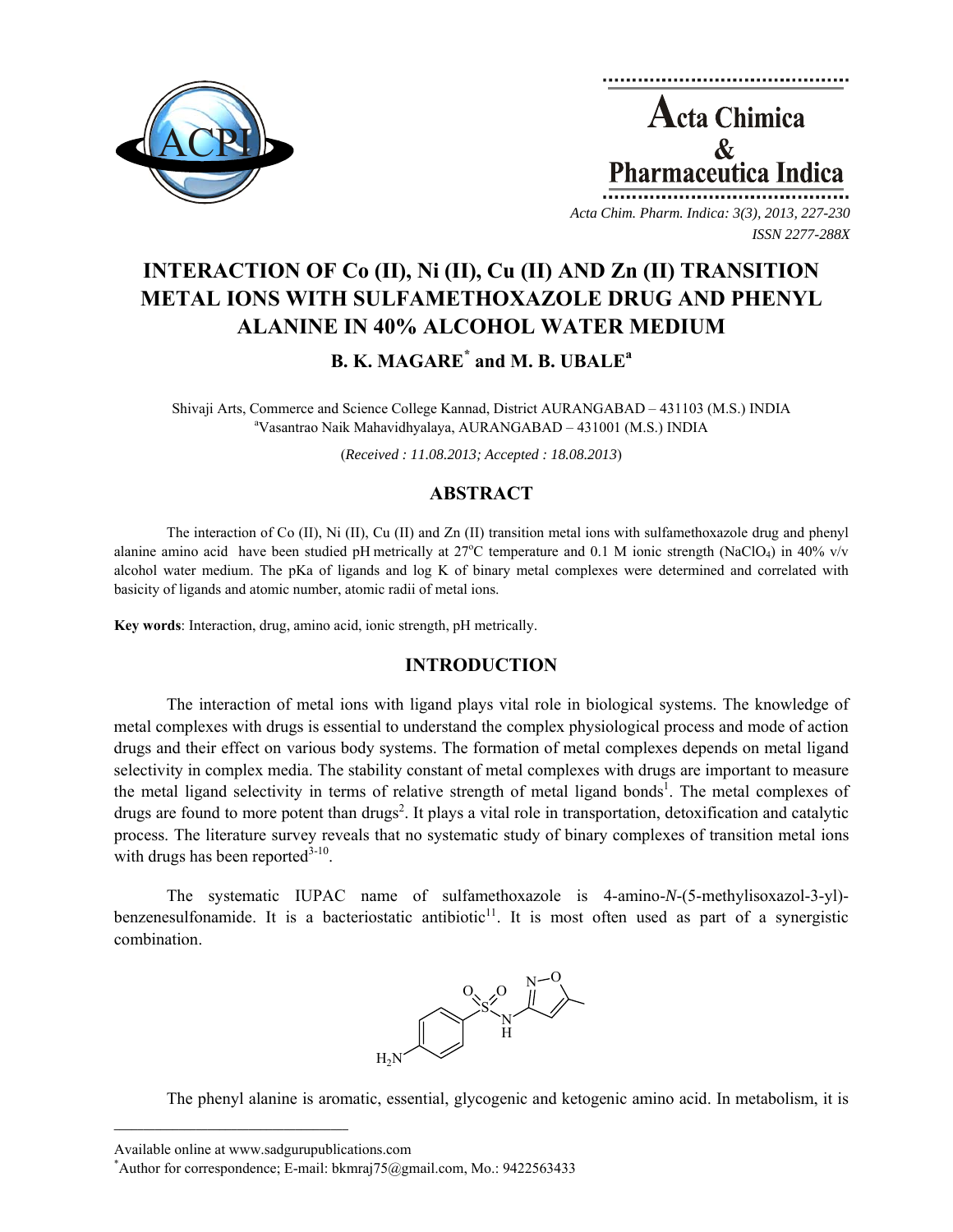converted into tyrosine, which forms the hormones like adrenaline, nor adrenaline, melanin pigments. The abnormalities observed in the phenyl alanine metabolism are phenylketonaria and alkaptonaria.



It is found in the breast milk of mammals. It is used in manufacture of food and drink products. It is a direct precursor to neuromodulator phenyl ethylamine commonly used dietary supplement. Hence, the study of complexes of sulfamethoxazole drug and phenyl alanine with  $Co(II)$ ,  $Ni(II)$  Cu(II) and  $Zn(II)$ transition metal ions were carried out in 40% v/v alcohol water media.

## **EXPERIMENTAL**

The chemicals used for present study were of analytical grade. Pure drugs were obtained as a gift sample. The solution of drug was prepared in pure alcohol. The other solutions were prepared in double distilled water having pH 6.70-6.90. The alcohol was purified by standard procedure. The concentrations of solutions were determined by standard procedures<sup>12</sup>. The determination of stability constants of binary complexes were involved three steps.

- $(i)$ . Free acid  $(A)$
- (ii). Free acid + Ligand  $(A+L)$
- (iii). Free acid + Ligand + Metal  $(A + L + M)$

These three sets were titrated separately with standard sodium hydroxide solution at  $27^{\circ}$ C temperature in 40% v/v alcohol water solution pH metrically by using Irving Rossotti titration technique<sup>13</sup>. The ionic strength of each solution was maintained constant at 0.1 M by addition of NaClO4. Initial volume of solution was kept 50 mL constant by adding requisite amount of distilled water and pure alcohol.

## **RESULTS AND DISCUSSION**

#### Proton ligand stability constant (pK<sub>a</sub>)

The  $pK_a$  values of sulfamethoxazole drug and phenylalanine amino acid were determined by point wise and half integral methods. Sulfamethoxazole shows only one  $pK_a$  (6.77) due to sulphonamide sec amino (= NH) group. It is a weak acidic group due to powerful electron withdrawing effect of  $SO_2$  group. The ligand curve shows higher pH than acid curve and lies above the acid curve indicates the deprotonation of that secondary amino group. The observed  $pK_a$  values of ligands show little deviation with literature values due to the different solution media. The phenyl alanine shows two pK<sub>a</sub> values. The highest values of  $n<sup>-</sup>A$  are two indicates the presence of pK<sub>1</sub> and pK<sub>2</sub>. The values observed in the present study are in good agreement with earlier reported work<sup>14-15</sup>. The slight deviation observed may be due to the difference in experimental conditions like temperature, ionic strength, techniques, and medium used.

#### **Metal ligand stability constants**

The displacement of metal titration curves with respect to ligand titration curve along volume axis indicates the formation of complex species. The log K values were determined by pointwise calculation method as well as half integral method. The  $pK_a$ , log K and log  $\beta$  values were enlisted in Table 1.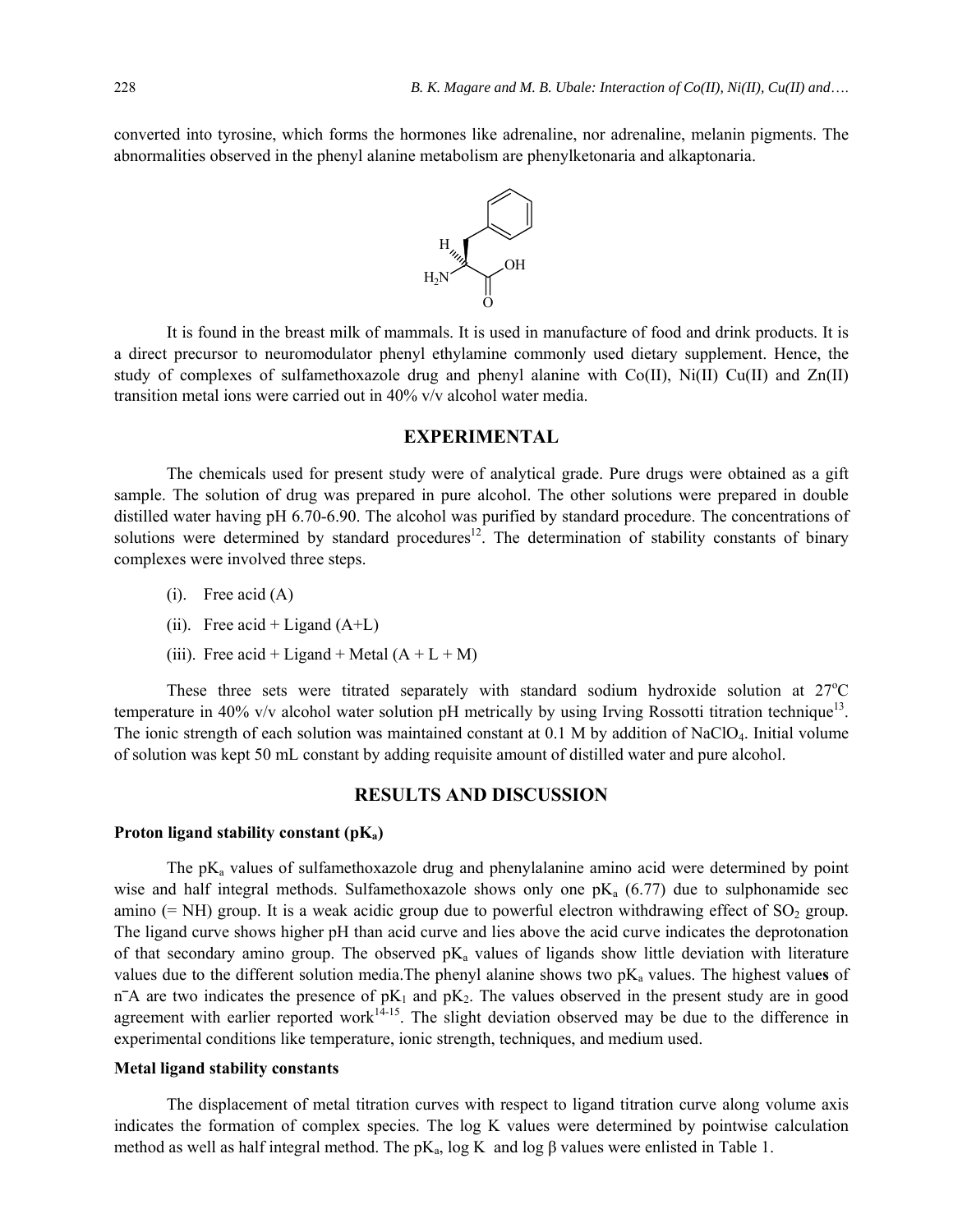## **Table 1: pKa, log K and log β values of transition metal ions with sulfamethoxazole drug (Smp) and phenyl alanine (phyA) amino acid**

| <b>Metal</b> ions | <b>Stability constants</b> | (Smp)L1                      | (PhyA)L2 |
|-------------------|----------------------------|------------------------------|----------|
|                   | $pK_a 1$                   |                              | 3.32     |
| -                 | $pK_a$ 2                   | 6.77                         | 9.58     |
| Co(II)            | log K1                     | 2.62                         | 5.05     |
|                   | log K2                     | ۰                            | 3.92     |
|                   | $log \beta$                | 2.62                         | 8.97     |
| Ni(II)            | log K1                     | 2.90                         | 7.44     |
|                   | log K2                     | $\qquad \qquad \blacksquare$ | 5.02     |
|                   | $log \beta$                | 2.90                         | 12.46    |
| Cu(II)            | log K1                     | 3.28                         | 9.39     |
|                   | log K2                     | ۰                            | 7.32     |
|                   | $log \beta$                | 3.28                         | 16.71    |
| Zn(II)            | log K1                     | 2.81                         | 6.92     |
|                   | log K2                     | ۰                            | 3.96     |
|                   | $log \beta$                | 2.81                         | 10.88    |

Medium: Alcohol/Water (40%) v/v;  $\mu = 0.1$  M (NaClO<sub>4</sub>); Temperature: 27<sup>o</sup>C

The highest value of  $n<sup>-</sup>$  in sulfamethoxazole is around 1.0 and 2.0 for phenyl alanine. It indicates that the formation of 1 : 1 complex in sulfamethoxazole and phenyl alanine shows 1 : 1 and 1 : 2 complexes. The transition metal complexes of  $L_1$  drug show low stability than  $L_2$  ligand. It may be attributed to monodentate and bidentate nature and different basicity of ligands.

The order of stability of transition metal complexes with drugs in the present study are as follows:

Sulfamethoxazole L<sub>1</sub>:  $Co(II) < Ni(II) < Cu(II) > Zn(II)$ 

Phenyl alanine  $L_2$ : Co (II) < Ni(II) < Cu(II) > Zn(II)

The plots of log K versus atomic number, atomic radii were plotted and it is observed that the complexes of  $L_1$  and  $L_2$  ligands follow the Irving William natural order of stability<sup>16</sup>. The low values of log K in  $L_1$  drug indicates ionic interactions whereas high log K values of  $L_2$  drug may be attributed to covalent interactions $17,18$ .

## **CONCLUSION**

Nature of acid and ligand titration curves indicates deprotonation of secondary amino group. Sulfamethoxazole shows one  $pK_a$  value and phenyl alanine shows two  $pK_a$  values. Complex formation has confirmed by displacement of metal titration curve from ligand titration curve. Sulfamethoxazole forms 1 : 1 complex whereas phenyl alanine 1 : 2 complex. The complexes of transition metal ions follow natural order of stability.